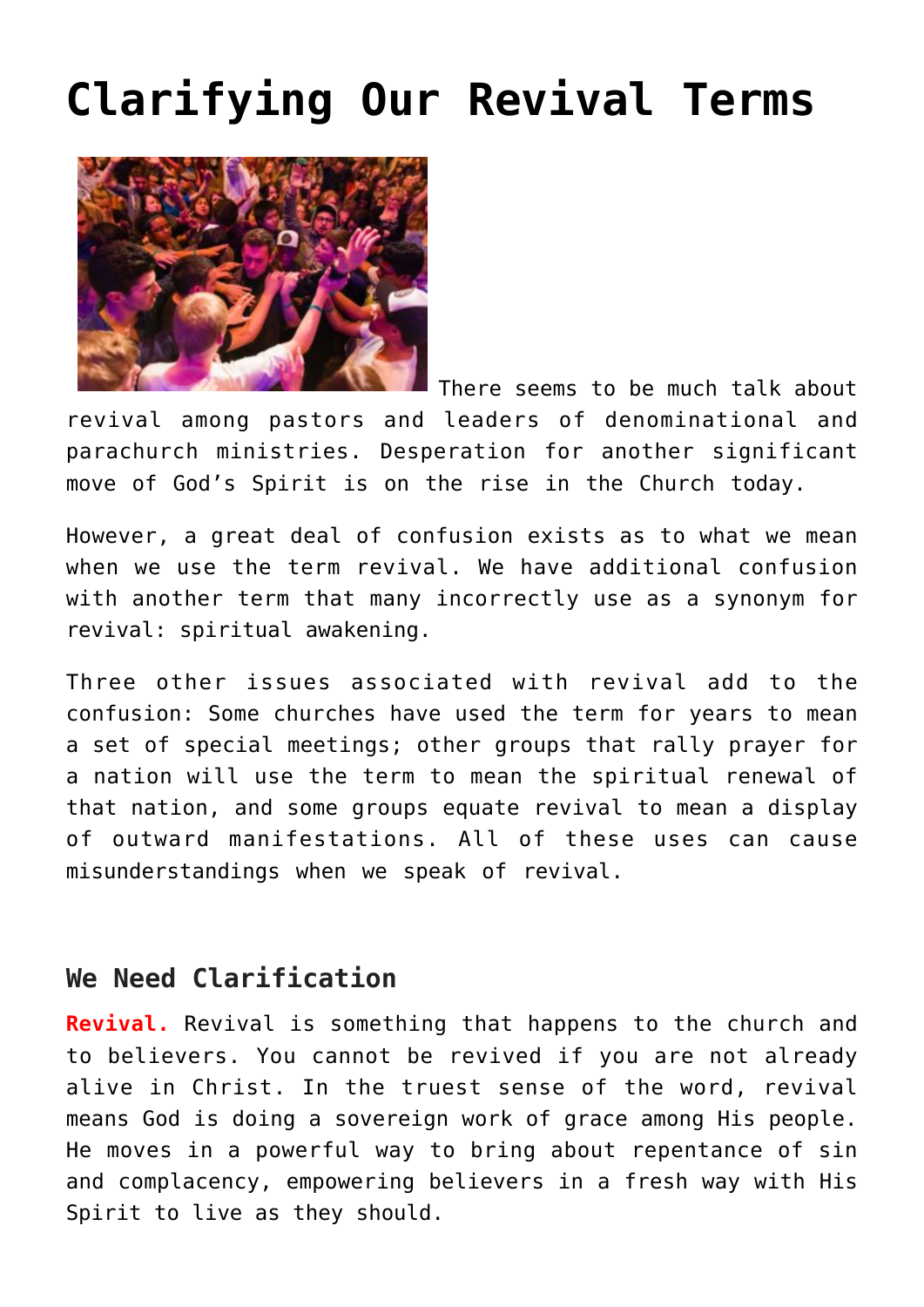**Spiritual awakening.** A spiritual awakening occurs when an unusually large number of unbelievers come to faith in Jesus Christ. Confusion over using this as a synonym for revival comes because of two factors: 1) Great numbers of lost people coming to Christ always happen in the midst of a revival because the Church gets right with God and comes together in greater unity. Then people always come to Christ as a result. 2) In almost every church there is likely a significant percentage of people sitting in the pews who have never experienced true conversion. They are often the first people converted in a revival.

**Transformation of society.** Many past revivals were widespread enough that society changed for the better. In the Welsh Revival of 1904–05, jails closed and policemen had to do other things to pass the time because there was virtually no crime. This transformation is a wonderful thing, but it is not revival. It is the result of revival. History shows there have been significant smaller revivals where there was not a noticeable change in communities or regions. Though many revivals have spawned large enough spiritual awakenings that society has changed, that is not a given.

When praying for a nation, it is more accurate to use the terms spiritual awakening or community/national transformation, rather than revival, to describe what you are praying toward.

If you make the distinction that spiritual awakening will not happen unless God's people are revived—and that is why you are calling for prayer for revival—then you are correct in doing so. Even in ancient Israel, it was God's people who got right with Him first (revival), and then as many did, the nation was changed (transformation).

**Revival meetings.** Most who have grown up in the church remember revival meetings—when a church holds special meetings (usually once a year) to challenge their people toward a